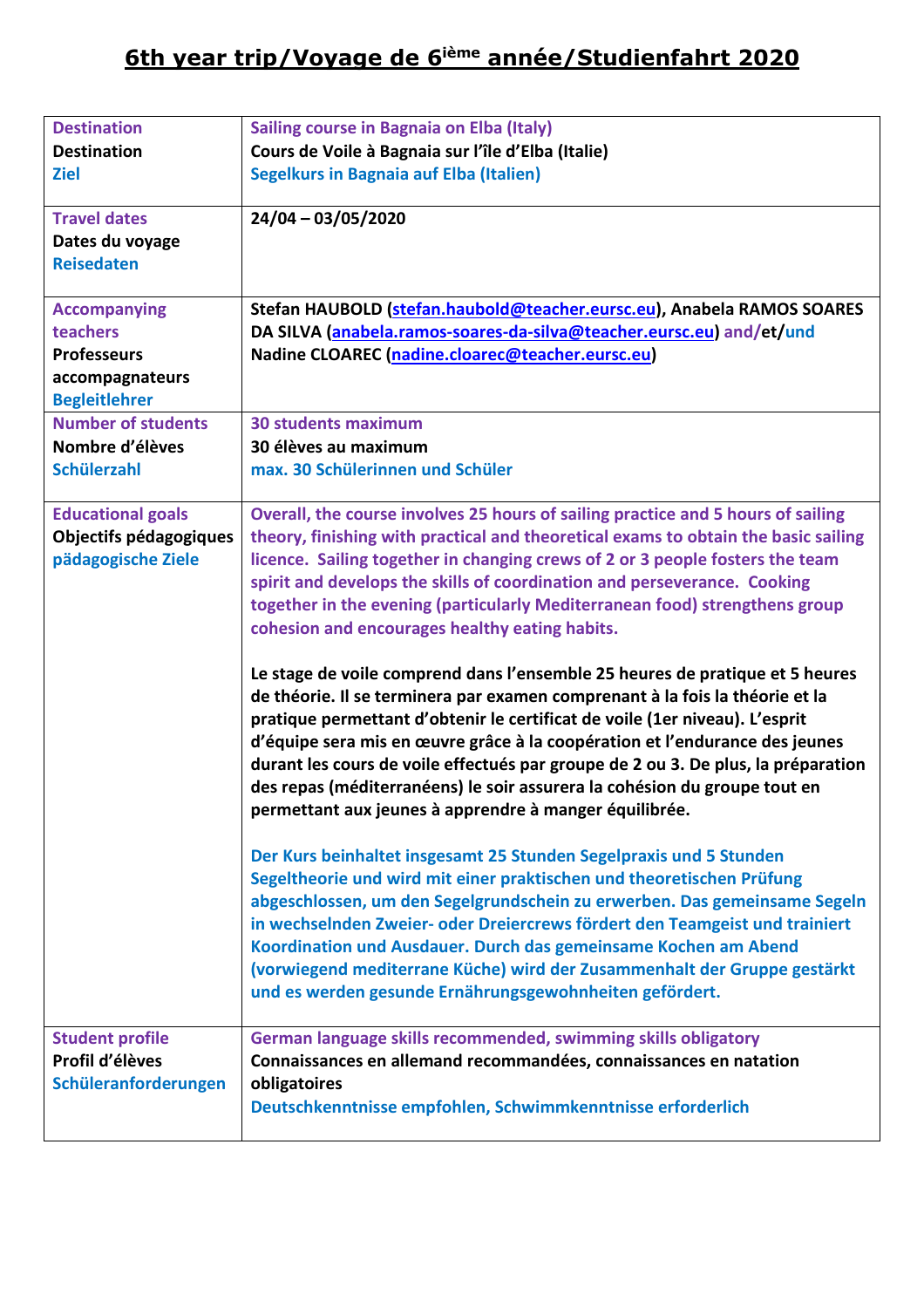## **Program Programme Programm**



**In a five-day sailing course at the sailing centre Elba (www.segelferien.de) the students will learn to sail dinghies. Every day we will be on the water for five hours and learn the necessary basics of sailing theory for about one hour. (Training language will be German, English-speaking sailing instructors will be present and if required a French translation will be offered by the accompanying teachers.)** 

**At the end of the course we provide the opportunity to obtain the basic certificate of the Federation of German Sport Boat Schools (VDS-Grundschein, recognized throughout Europe) with a short theoretical and practical test (test language German, English translations will be offered).** 

**We will be staying in bungalows for 6 - 8 people (e. g. the bungalow http://segelferien.de/wohnen/allgemeine-infos-sant-anna/quadri-f/) in a picturesque bay on Elba very near to the sailing centre. Food will be prepared together in self-catering.** 

 **We will travel by coach and ferry.** 

**Le séjour proposé aux élèves consiste en un stage de voile de cinq jours sur l'île d'Elbe au centre de voile Elbe (www.segelferien.de). Tous les jours, nous naviguerons cinq heures en dériveurs et découvrirons les bases théoriques de la navigation pendant une heure environ. Les cours seront dispensés en allemand, mais des moniteurs anglophones seront sur place et les professeurs accompagnateurs proposeront une traduction en français, le cas échéant.** 

**\_\_\_\_\_\_\_\_\_\_\_\_\_\_\_\_\_\_\_\_\_\_\_\_\_\_\_\_\_\_\_\_\_\_\_\_\_\_\_\_\_\_\_\_\_\_\_\_\_\_\_\_\_\_\_\_\_\_\_\_\_\_\_\_\_\_** 

**En fin de séjour, les élèves auront également la possibilité d'obtenir le certificat de base de voile de la Fédération Allemande des Écoles des Bateaux sportifs (VDS-Grundschein, reconnu dans toute l'Europe), après un court examen théorique et pratique. La langue de l'examen sera l'allemand, mais des traductions anglaises seront proposées.**